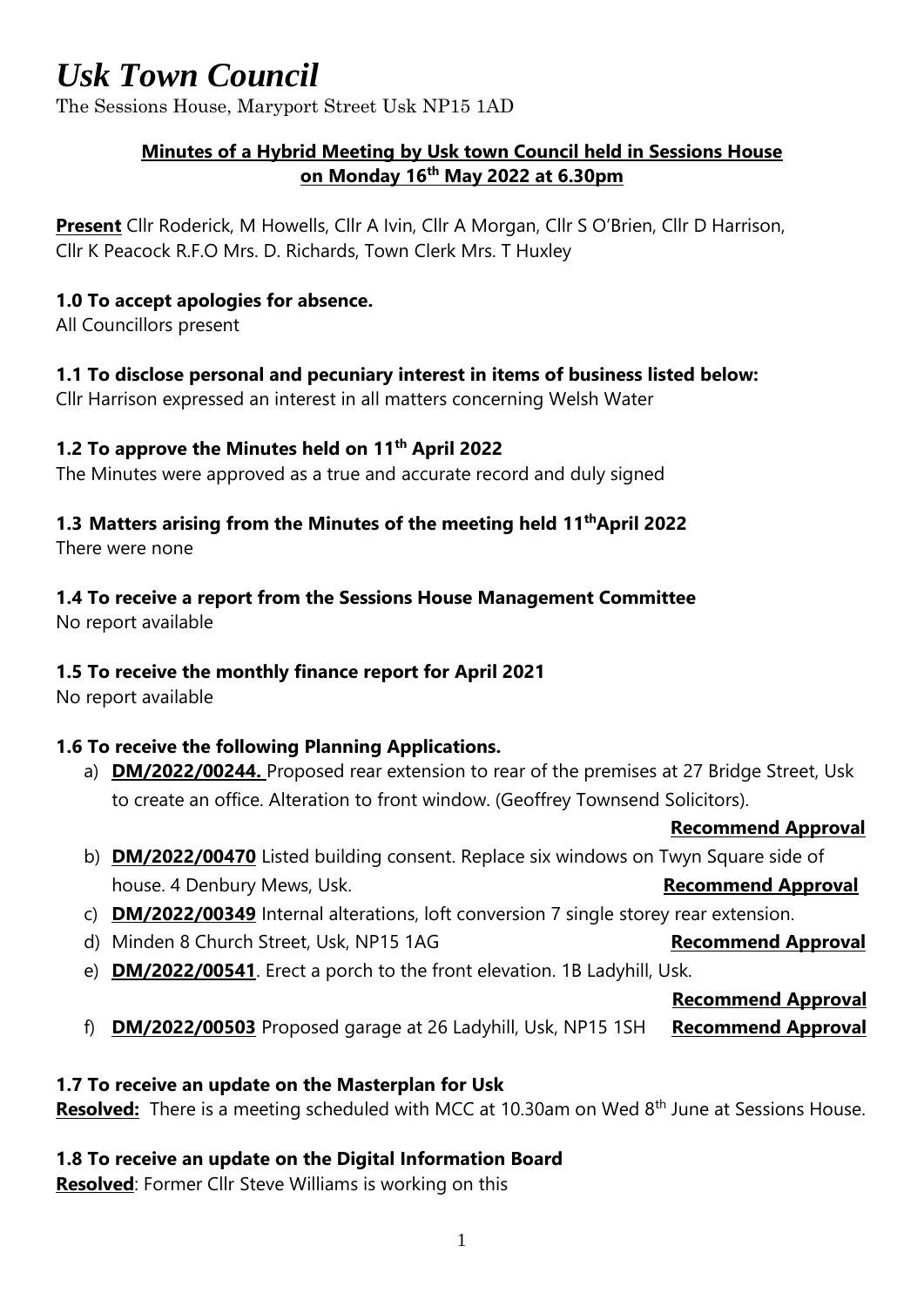# *Usk Town Council*

The Sessions House, Maryport Street Usk NP15 1AD

### **1.9 To receive an update on the markets being held on the site of the former Usk Household Recycling Centre (UHRC)**

**Resolved:** The markets are going well and MCC have agreed on markets being held in the car park spaces adjacent to the former HWRC.

## **2.0 To receive a report from the Events Committee**

Cllr Howells reported the Casino Night had been a great success and had raised around £400 for the Usk Mayor's Appeal

There is to be a Jubilee Quiz on Sunday 29<sup>th</sup> May at the Royal British Legion in aid of the Usk Mayor's Appeal.

## **2.1 To receive an update on the planned Platinum Jubilee celebrations**

**Resolved:** All preparations are coming together. The working party will meet again on Wed 1<sup>st</sup> June at 7pm in the Royal British Legion.

### **2.2 To receive an update on Usk as a Smart Town**

No update

### **2.3 To receive an update on a Memorial for The Platinum Jubilee.**

**Resolved:** There will be a tree planting by the Deputy Mayor of Usk at 10.30am on Saturday 21<sup>st</sup> May 2022 near to Usk Primary School

## **2.4 To receive an update from NRW Discharge of Sewage into the River Usk**

**Resolved:** A great deal of work is going on in the background by the "Save the River Group". There is a walk planned on Saturday 11<sup>th</sup> June at 10am to help raise awareness of pollution in the river

## **2.5 To receive an update on Community Speed watch**

No update

## **2.6 To receive an update on the Memorial Hall car park**

MCC has reported works are nearing an end.

Proposed dates for resurfacing are

- Tuesday 17<sup>th</sup> May until Friday 20<sup>th</sup> May.
- Wednesday  $25<sup>th</sup>$  until Thursday  $26<sup>th</sup>$  May. During these times there will be pedestrian diversions in place. All works should be completed by 10<sup>th</sup> June

**Resolved:** Members were presented with the proposed layout of the car park which was deemed acceptable.

### **2.7 To receive an update on Monmouthshire Councils Review of Parking in Usk** No update